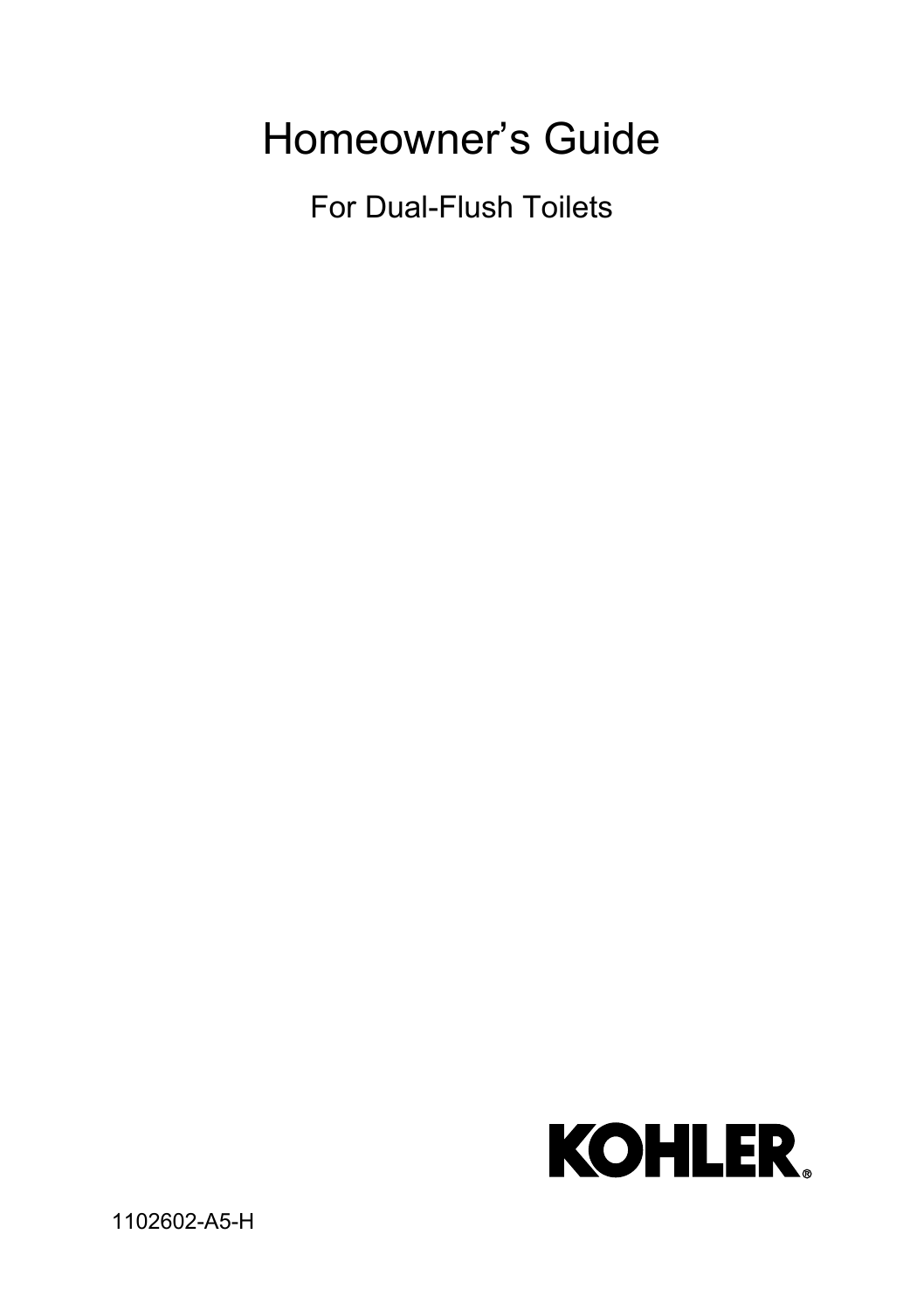## **Thank You For Choosing Kohler Company**

Thank you for choosing the Bold Look of Kohler with your toilet purchase. Kohler craftsmanship offers you a rare combination of proven performance and graceful sophistication that will satisfy you for years to come. The dependability and beauty of your Kohler toilet will surpass your highest expectations. We're very proud of our products here at Kohler and we know you will be too.

Please take a few minutes to study this Homeowner's Guide. Pay special attention to the Care and Cleaning instructions.

All information in this manual is based upon the lastest product information available at the time of publication. At Kohler, we constantly strive to improve the quality of our products. We reserve the right to make changes in product characteristics, packaging or availability at any time without notice.

#### **How to Use This Manual**

This manual is designed to help you troubleshoot and repair any problems that may develop with the operation of your toilet. If a problem occurs:

- $\Box$  Refer to the Troubleshooting section to determine a probable cause.
- $\Box$  Follow the maintenance and repair instructions in this manual to correct the problem.
- $\Box$  Contact Kohler to determine the availability of replacement parts.
- Use the information on the back cover of this manual to contact Kohler to order parts, or for help if you cannot correct the problem.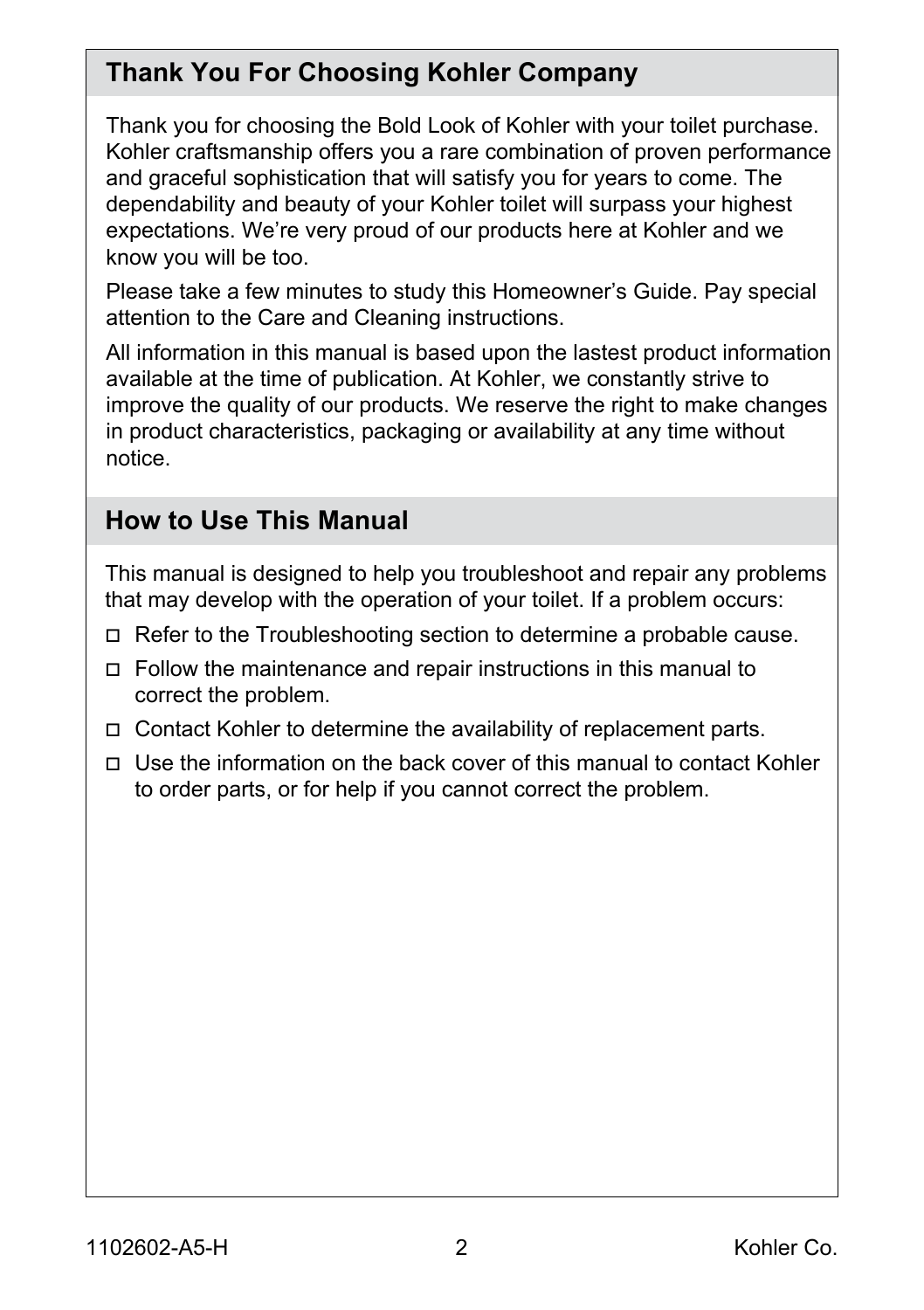#### **Care and Cleaning**

If you live in a hard water area, you should make certain that the holes in the rim are kept clean for proper pan flushing. Toilet cleaners should be used at least once a week. Use a long-handled brush to clean the rim holes and to clean as far into the trap as possible to prevent mineral deposits from forming.

Most toilet cleaners are not harmful to the vitreous china surface of the toilet pan. Kohler Co. does not recommend the use of any cleaning products which are submerged in the cistern as the acids contained within the cleaner will prematurely deteriorate gaskets and valve parts. Please follow the pan cleaner manufacturer's instructions carefully.

**DO NOT** USE HARSH ABRASIVE CLEANERS.

THESE INSTRUCTIONS CONTAIN WARRANTY AND MAINTENANCE INFORMATION. PLEASE SAVE FOR FUTURE REFERENCE.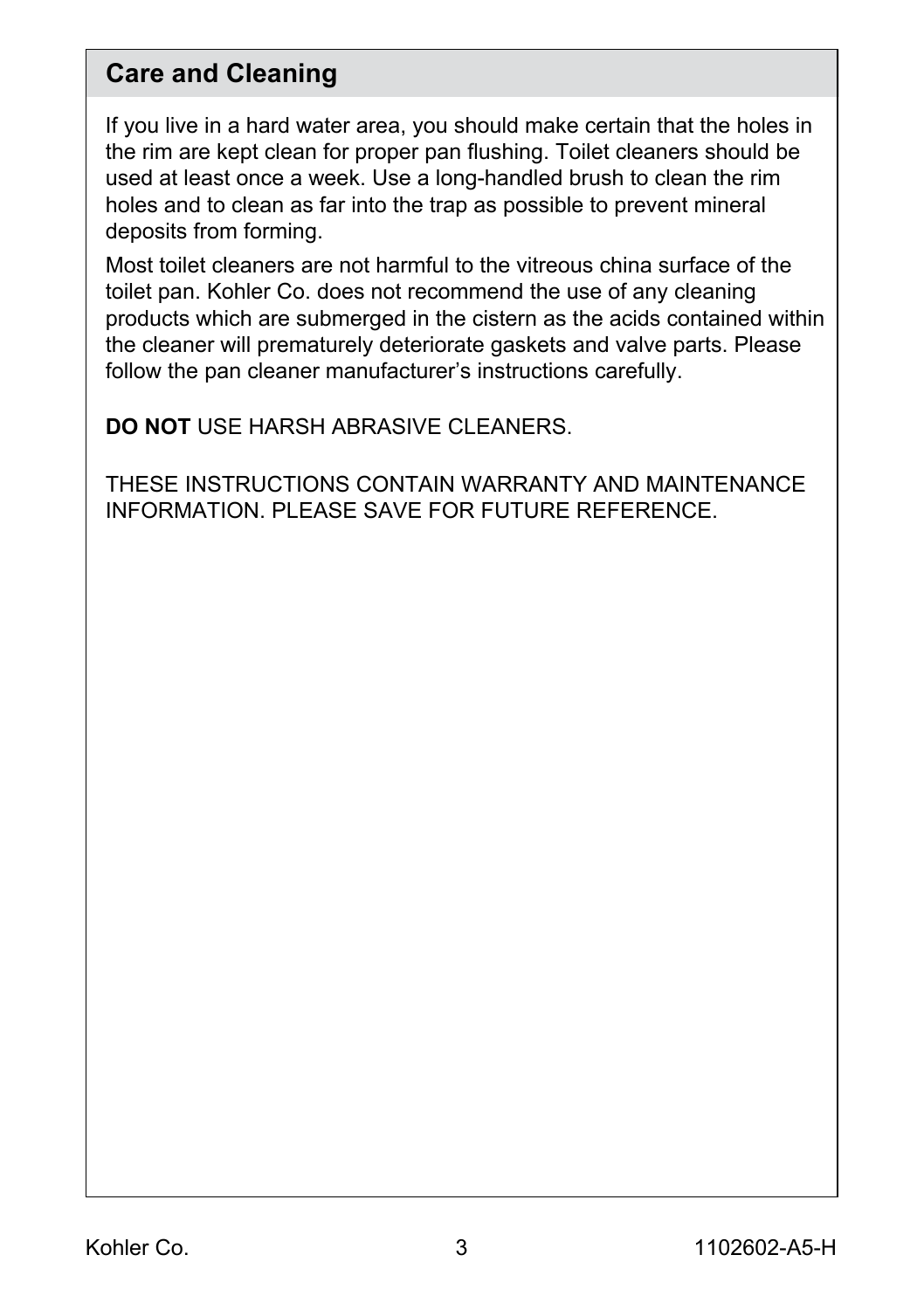# **Troubleshooting**

This troubleshooting guide is for general aid only.

| <b>Symptoms</b>                                                              | <b>Issue Identification</b>                                                                                                                                                                                                                             | <b>Corrective action</b>                                                                                                            |
|------------------------------------------------------------------------------|---------------------------------------------------------------------------------------------------------------------------------------------------------------------------------------------------------------------------------------------------------|-------------------------------------------------------------------------------------------------------------------------------------|
| 1. Inlet valve turns on<br>or off by itself without<br>toilet being flushed. | A. Outlet valve seal<br>worn, dirty or damaged.                                                                                                                                                                                                         | A. Inspect, clean and,<br>if necessary, replace<br>seal.                                                                            |
| 2. Inlet valve<br>continues to run,<br>allowing water to<br>enter cistern.   | A. Foreign particles may<br>be lodged under the inlet<br>valve seal (located under<br>float valve cap).<br>B. Inlet valve seal<br>(located under inlet<br>valve cap) may be<br>cracked or split.<br>C. Cistern water level<br>set above overflow level. | Refer to separate inlet<br>valve instructions.                                                                                      |
| 3. Incorrect water<br>level height.                                          | A. Float height is<br>incorrect.                                                                                                                                                                                                                        | Refer to separate inlet<br>valve instructions.                                                                                      |
| 4. Long or noisy<br>cistern fill cycle.                                      | A. Restricted valve<br>inlet or supply line.                                                                                                                                                                                                            | A. Fully open the water<br>supply shut-off valve.<br>B. Clean the valve<br>inlet, valve head or<br>supply line. Flush<br>the lines. |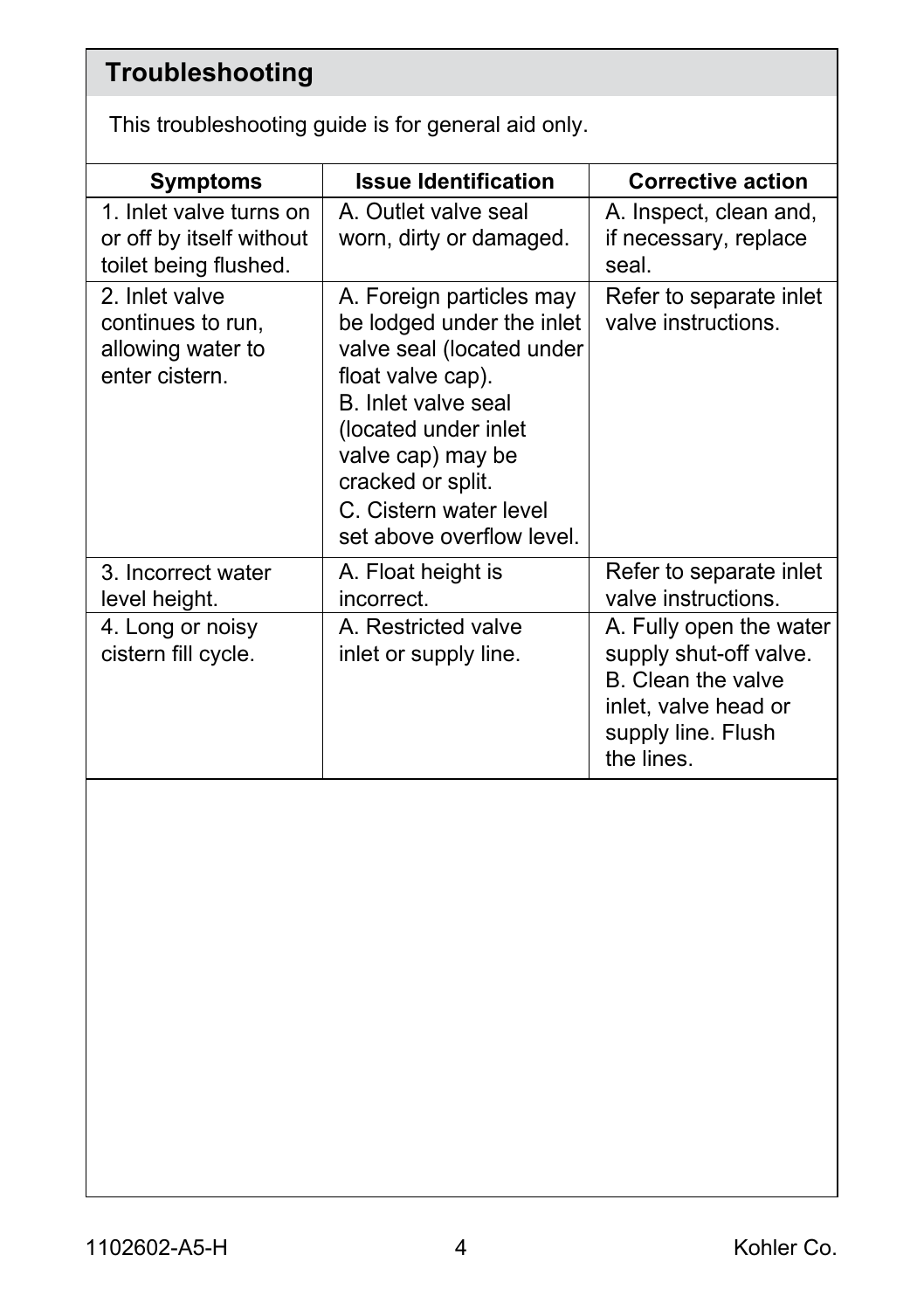| <b>Troubleshooting Continued</b> |                                                                                                                                            |                                                                                                                                                                                                                                                                      |  |
|----------------------------------|--------------------------------------------------------------------------------------------------------------------------------------------|----------------------------------------------------------------------------------------------------------------------------------------------------------------------------------------------------------------------------------------------------------------------|--|
|                                  |                                                                                                                                            |                                                                                                                                                                                                                                                                      |  |
| <b>Symptoms</b>                  | <b>Issue Identification</b>                                                                                                                | <b>Corrective action</b>                                                                                                                                                                                                                                             |  |
| 5. Noisy cistern fill<br>cycle.  | A. Restricted valve<br>inlet or supply line.                                                                                               | A. Partially close the<br>water supply shut-off<br>valve if the water<br>pressure to the toilet<br>is too high. Check the<br>toilet performance<br>following any such<br>adjustment.<br>B. Remove dirt or<br>obstructions from the<br>valve head. Flush the<br>line. |  |
| 6. Poor flush.                   | A. Water usage too low.<br>B. Trapway obstructed.<br>C. Soil pipe or vent is<br>obstructed.<br>D. Supply shut-off valve<br>not fully open. | A. Adjust water level.<br>B. Unclog trapway.<br>C. Clear obstruction<br>from soil pipe or vent.<br>D. Open supply<br>shut-off valve.                                                                                                                                 |  |
| 7. Toilet overflows.             | A. Toilet trapway is<br>obstructed.<br>B. Soil pipe or vent is<br>obstructed.                                                              | A. Use plunger to<br>unclog.<br><b>B.</b> Clear obstruction<br>from soil pipe to vent.                                                                                                                                                                               |  |
|                                  |                                                                                                                                            |                                                                                                                                                                                                                                                                      |  |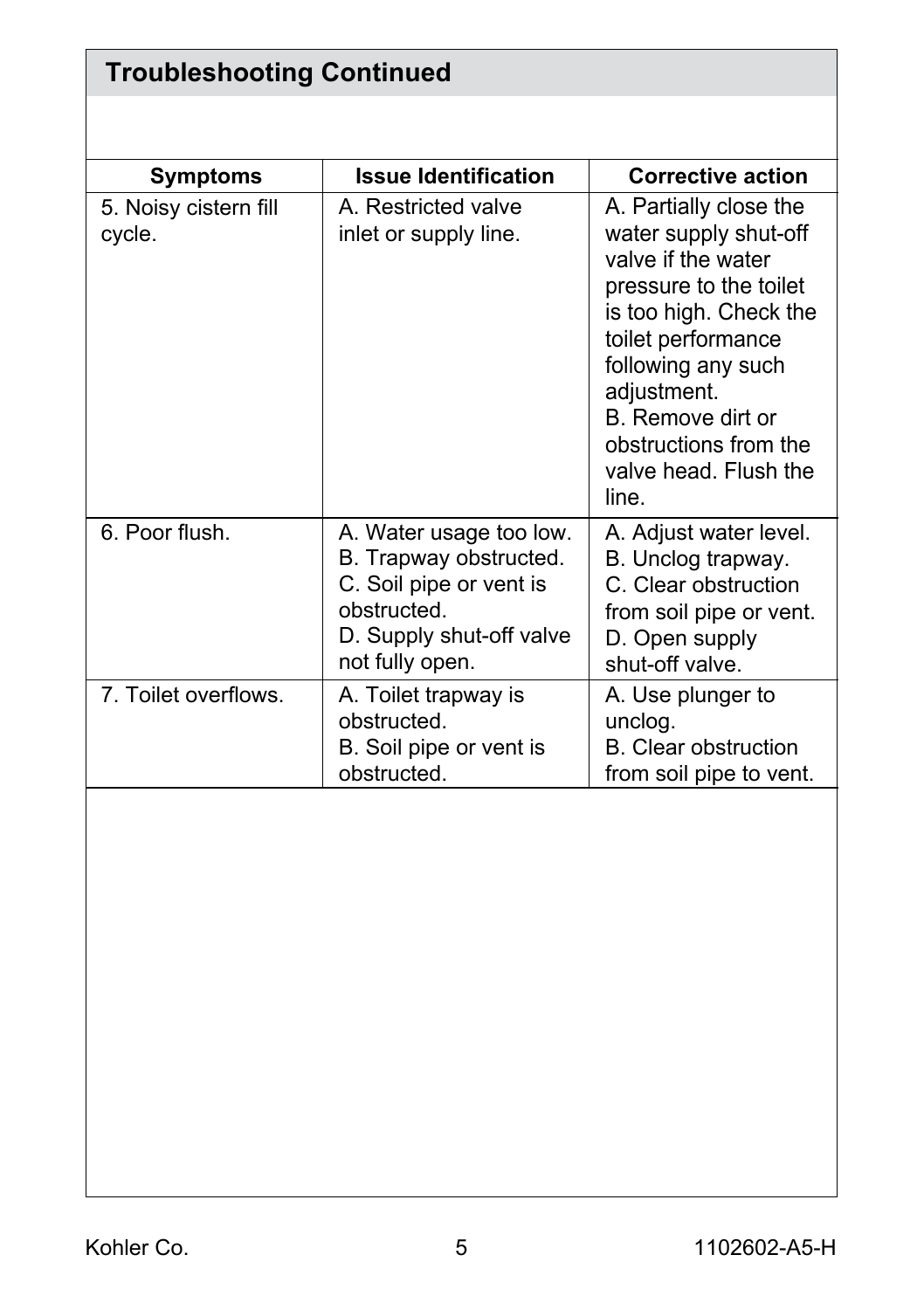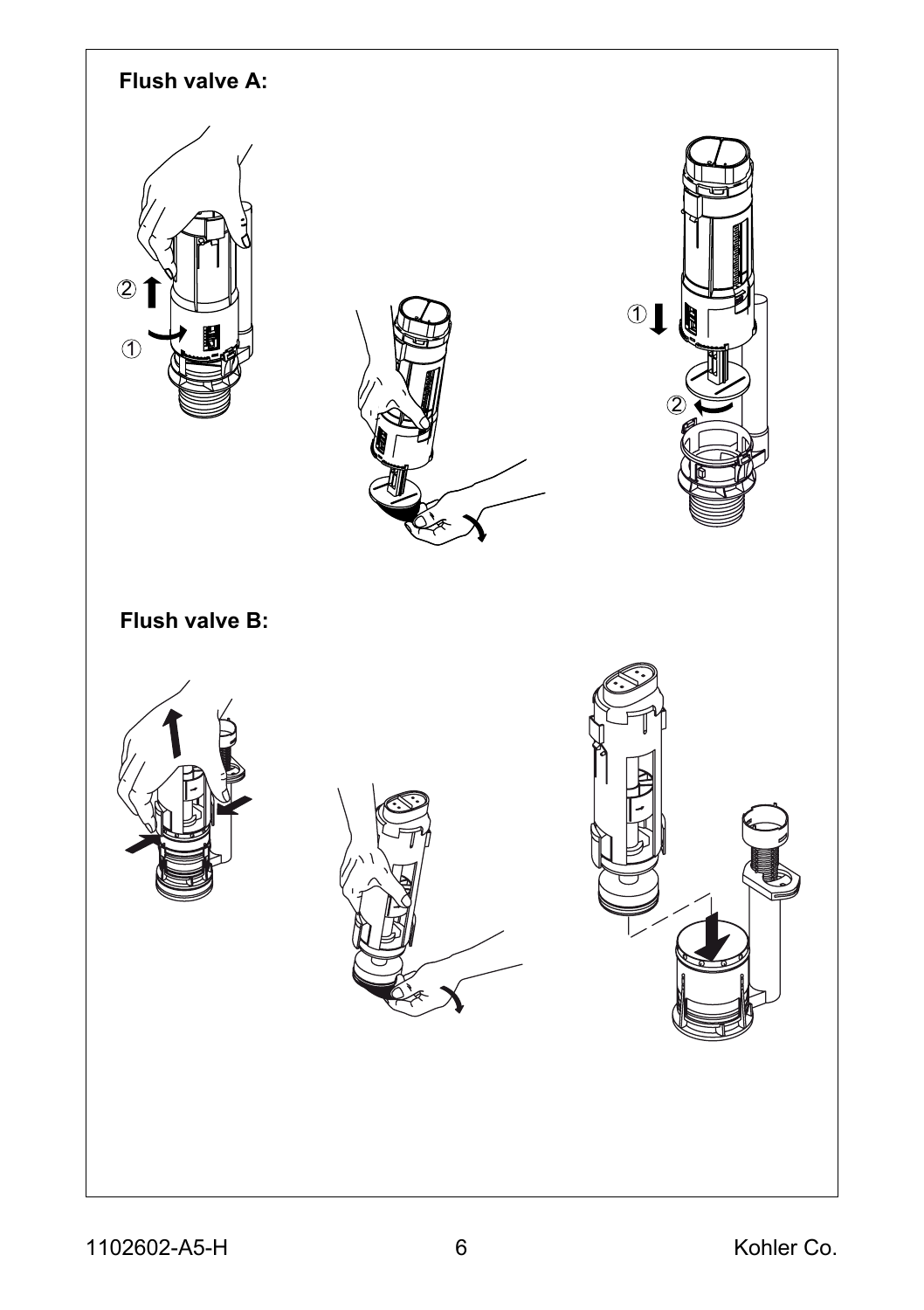#### **Replace the Seal**

- Shut off the water supply to the toilet. Flush the toilet to relieve water pressure in the flush valve.
- $\Box$  Carefully remove the cistern cover, and set it upside down on a clean, soft surface.
- $\Box$  Note the position of the coloured buttons on the top of the flush valve canister for reinstallation.

A. Turn anti-clockwise and pull straight up on the canister out of the flush valve.

B. Squeeze the tabs on both sides of the canister, and pull the canister straight up and out of the flush valve.

- □ Remove and replace the seal on the bottom of the canister.
- $\Box$  Reinstall the canister:
	- A. Push straight down into place and turn clockwise.
	- B. Pressing it into the flush valve so it snaps into place.
- Rotate the canister as needed so the coloured buttons are in their original positions
- $\Box$  Carefully reinstall the cistern cover onto the cistern.
- $\Box$  Turn on the water supply to the toilet.
- Flush the toilet several times using first one push button and then the other to verify proper operation.
- □ Check for leakage.